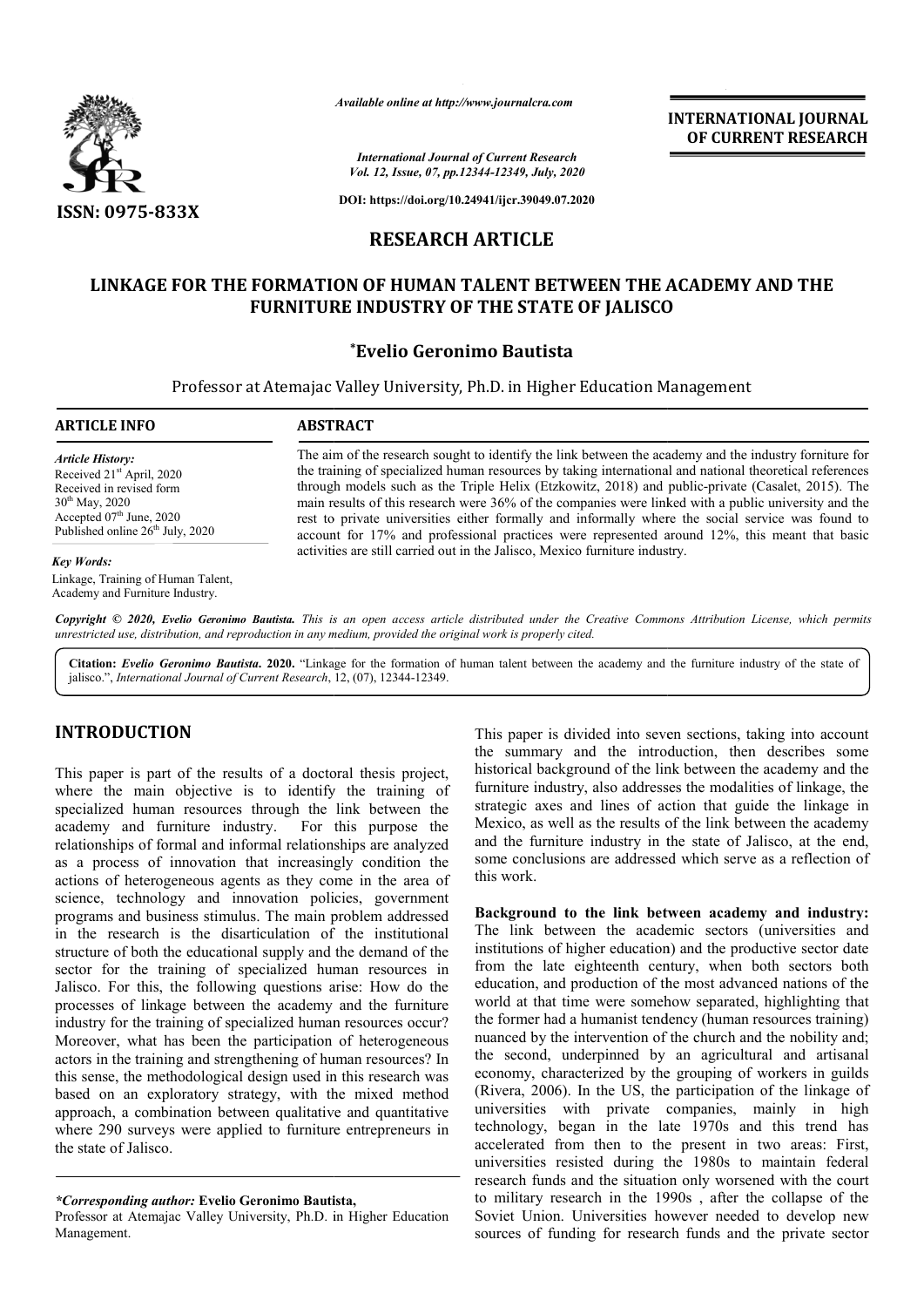took the place of military research. Second, with Japan's challenging industry in the 1970s and with American industry in decline, many politicians demanded an increase in return on investment from most universities (Rivera and Cuéllar, 2013). A particularly successful case were the incubator projects between the companies and the Stanford University Technology Licensing office, which is currently producing between 150 and 180 discoveries per year, involving Professor Henry Etzkowitz founder and president of the International Association of the Triple Helix (Etzkowitz, 2008; 2018). Model that is taken as the basis for generating universityindustry-government link actions detonated in developed countries. The following are the modalities of linking to detect those used in the process of linking between academy and furniture industry.

**Linking modes:** Linking modalities is the way in which the interaction between university-industry-government is carried out,in developed countries such as the United States, they perform different types of linking modalities, unlike traditional ones, since the 90's authors like Varela, (1999)takes up experiences from the United States and Canada to study the implications in Latin America, and other recent authors referred to in these modalities are Rickne, Laestadius, and Etzkowitz, (2013),where they describe that start-up modalities,*" spin off",* Technology Transfer Offices, Technology Parks, Clusters, etc. The following are defined by the linking modalities referred to in this paragraph:

- *Start ups;* the name of this type of linkage can be understood as "Interface" in Spanish that evokes a situation of separating the university and the company, that is, create a different center with the aim of offering research, consultancies, consultancies etc. Consequently, avoiding conflicts of interest of the academy or the company, within *the Start ups* plays an important role academics to offer research to companies through contracts, which facilitates business ties and demands.
- *Spin off:* This type of modality is usually called a kind of "Hybrid fixes" that serve to promote the transfer of knowledge, the Spin *off* can be owned by a university or a company in this regard if the university owned the *Spin off* can be an alternative to offering patent exploitation permits as a kind of licensing.
- Technology Transfer Offices; in order to explain this type of modality in English countries they call it *"Brokerage"* which means intermediation or intermediary authorities, that is, in the United States, these offices seek to encourage companies to seek academic advice with universities, companies to be in contact with some department or area of the university to raise the needs of companies, these transfer offices facilitate the flow of innovations from universities or research centers to the productive and social sector.
- Technology and scientific parks; This modality refers to places where high-tech companies are located, similar to a campus, with the aim of bringing together public and private institutions to develop research and development, that is, there is a continuous interaction between researchers and staff of companies, the rapid transfer of knowledge to companies, opportunities to create new companies even new forms of linkage.
- *Cluster;* This concept is coined by the intellectual author of Michael Porter in the 90's, where he defines *clusters* that are geographical concentrations of interconnected

companies and institution (universities, research centers etc.), in a particular field. In other words, *Clusters* cover a wide variety of related industries and other entities important to face competition (Porter, 1998). For example, the cluster covers: the suppliers, specialized products, machinery, services and necessary infrastructure, and the cluster extends in the distribution channels to the end consumer that are the customers. Already a number of authors (Sölvell & Williams, 2013) have shown that the *cluster* in developed countries is a strategy of competitiveness and innovation and that it serves as a model for use in developing countries.

In Mexico, the above paragraphs are complemented by the *website* of the Ministry of Public Education in its linkage section (SEP, 2014), on some modalities or schemes to promote University-Enterprise collaboration projects, which, although it is not clear whether this is what the HEI must do to link up with the country's productive sector, then its content is expressed:

- Academic training of students through internships, residences and professional stays: It offers practical training of what is learned in class and allows the student to visualize their application in a real exercise within companies.
- Job insertion and monitoring of graduates: Based on studies of follow-ups of graduates, recommendations are obtained on the relevance of the educational offer and the situation of the labour market in the different social and economic sectors.
- Business incubators and promotion of an entrepreneurial culture

It promotes the development of business skills to students, allowing them to develop their innovative business ideas so that they can then be channeled to business incubators.

- Exchange of staff to strengthen teaching: Temporary stays of teachers in companies and vice versa. Teachers participate in business projects that allow them to stay upto-date on the needs of the social and productive sector, and learn new methodologies with the possibility of transmitting them in the classroom to their students.
- Research, technological development and innovation: Promote applied research and technological development to generate innovation and technology transfer processes within the private sector.
- Saw. Technology services: HEI offer solutions to problems and provide diverse supports through technologies suitable to support the technical requirements of companies.
- Advisory and consulting services: With the support of teaching staff, HEI have the capacity to offer specialized collaboration and guidance services aimed at meeting the needs of business organizations in terms of productivity and competitiveness.
- Training and continuing education courses: These are training and development programs for professionals to update their knowledge related to the exercise of their profession, whether they correspond to a prior diagnosis or an express request from a company linked to the HEI.
- Technology parks: Specific geographical areas where technology-based companies are housed that interact with universities and research centers.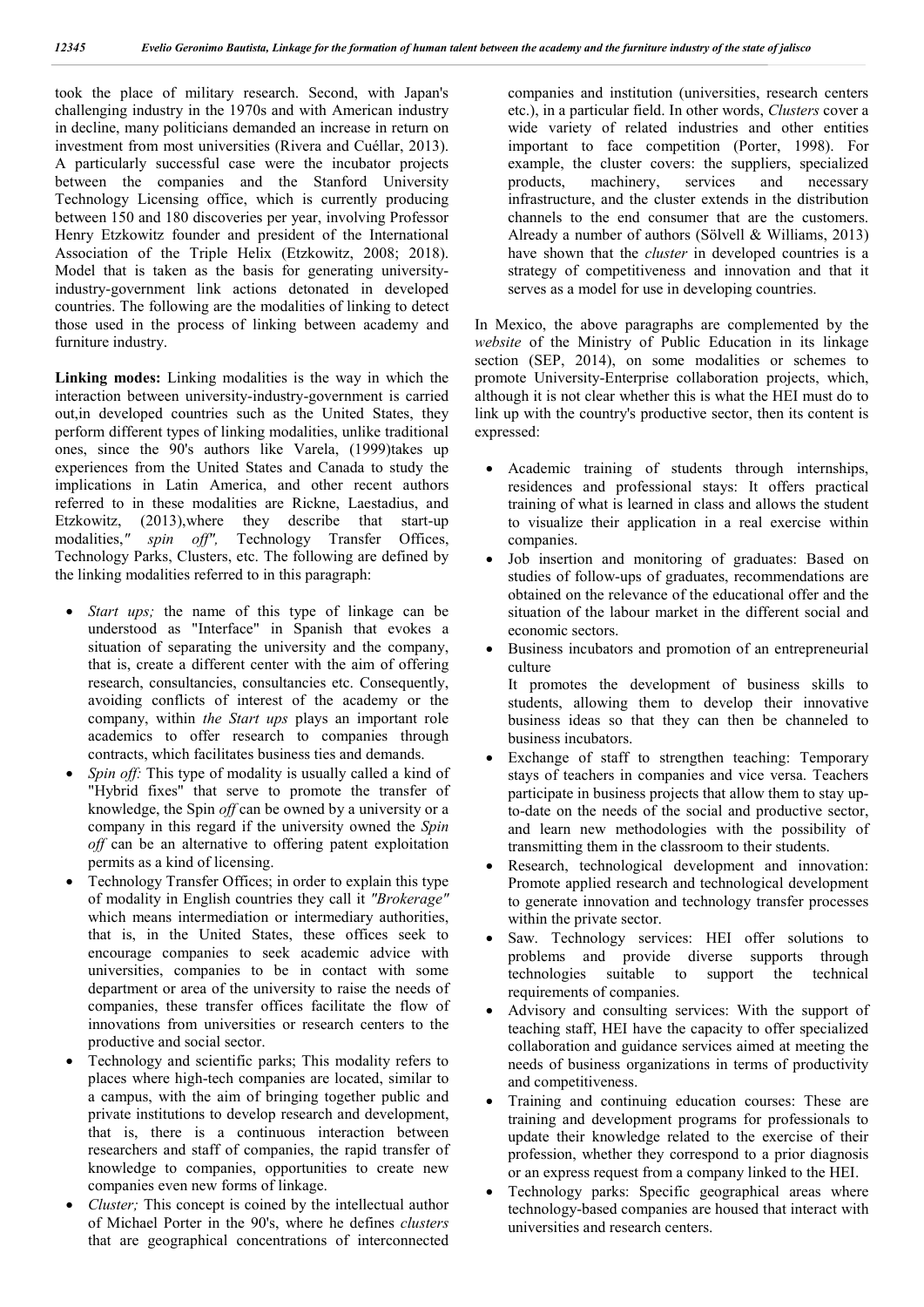Mutual participation in collegiate and managerial bodies Assistance in collegiate and executive bodies in double track. That is, entrepreneurs or organizations that participate in councils of educational institutions; or researchers and administrators at an educational institution who participate in business committees.

The types of activities referred to by the Ministry of Public Education (SEP, 2014) are important, however, it is also appropriate to take into account the types of modalities referred to by Varela, (1999), Rickne, Laestadius, and Etzkowitz, (2013).To this end, the government of the Mexican republic was tasked with integrating in the past the National Development Plan (NDP) 2013-2018 and the Sectoral Education Plan (PSE) 2013-2018 to frame the actions that should be taken by the IES with the public, private and social sectors, below are the axes and lines of action.

## **Strategic axes and linking lines from the view of the PND and PSE (2013-2018)**

The government of the Republic through the PND recognizes that the link between HEI and the productive sector is vitally important as one of the most indispensable strategies. For this purpose, the following lines of action as national linking policies are proposed within the objectives and strategies set out in the PND:

In addition, in the cross-cutting approach "Democratize productivity" to strengthen institutional linking capacities such as:

- Strengthen the institutional capacities of linking higher and upper middle-level levels with the productive sector, and encourage the ongoing review of the educational offer.
- Promote the establishment of institutional binding councils.
- Increase public investment and promote private investment in innovation and development activities in research centres and companies, particularly in the creation and expansion of high-tech companies.
- Establish a system for monitoring graduates of the upper and upper middle level, and carry out needs detection studies of the employer sectors.

In addition to what the NDP 2013-2018 mentions, the Sectoral Education Programme 2013-2018 includes some lines of action that appears from the plan with the approach of strengthening the relationship in the Higher Education Institution (HEI) with the productive and social sector in Mexico, are as follows:

The same Sectoral Education Programme (2013-2018), in addition to the cross-cutting lines with special emphasis "Democratize productivity" mention the following:

- Deepen the link between the education and productive sectors, and encourage the ongoing review of the educational offer.
- Flexibilize or eliminate administrative rules that unnecessarily hinder or impede school-enterprise linkages.

• Promote technology transfer, strengthening the linkage between higher education institutions, research centres and the productive sector.

With these strategic axes and lines of action referred to in the documents mentioned above, they serve as the basis for generating actions in universities and HEI to strengthen the linkage in the training of specialized human resources. Below are the results of surveys applied to furniture entrepreneurs.

**Results of linkage between the academy and the furniture production sector for the training of specialized human resources:** Human resources training is of vital importance, as it forms the basis for the realization of basic activities from professional practices, consultancies, consultancies, exchange of knowledge between companies with universities. To this end, 290 surveys were applied to the furniture companies, where they were analyzed from micro, small, medium and some large for the formation of HR. through the following table 3. These furniture companies represent an important sample of participation in the processes of linkage with the academy and companies, it can be observed that 42% are micro, 41% small, 12% medium and only 4% are large furniture companies, which group the furniture industrial sector, as shown in Table 3. It is important to mention that some of these furniture companies have been attended at different public or private universities in the State of Jalisco through various services that will be shown later. One of the important points to highlight is the level of importance of such linkage.

The level of importance of linkage between furniture companies with universities has shown a positive interest, that is, for companies it is vital to generate such links since in globalization and internationalization requires that these types of activities be done, for this, we observe in Table 4, the level of importance from the perspective of companies. For furniture companies it is important and very important to link with the different universities of the state of Jalisco, it can be seen that around 118 furniture companies responded that it is important the linkage where it represents 41% and 75 of them replied that it is very important to be in these bonding activities that represent 26%, moderately important represents 21% and without importance representing 13%. In this regard, it is noted that the number of companies are directly linked to the public and private universities of the State of Jalisco, although not the whole, but there is a progress of links. It is important to note that there is only one public university (UDG) and that it is divided into university centers and the other universities are private as shown below in The following Table 5. 36% of Jalisco's furniture companies are linked to the University of Guadalajara in the different university centers, of which 8% are linked with the University Center Art, Architecture and Design (CUAAD), 9% with the CIENEGA University Center, 6% with the University Center of Exact Sciences and Engineering (CUCEI) and 13% with the University Center of Economic Sciences (CUCEA). Likewise 9% are linked with the Jesuit University of Guadalajara (ITESO), only 1% is linked with the Metropolitan Area University of Technology (UTZMG), 2% with the Monterrey Institute of Technology (ITESM) Guadalajara campus, 4% with the Panamerican University, 8% are linked with the Autonomous University of Guadalajara (UAG) and the rest representing 6% are linked with different universities including links with the Atemajac Valley University (UNIVA), Institute of Technology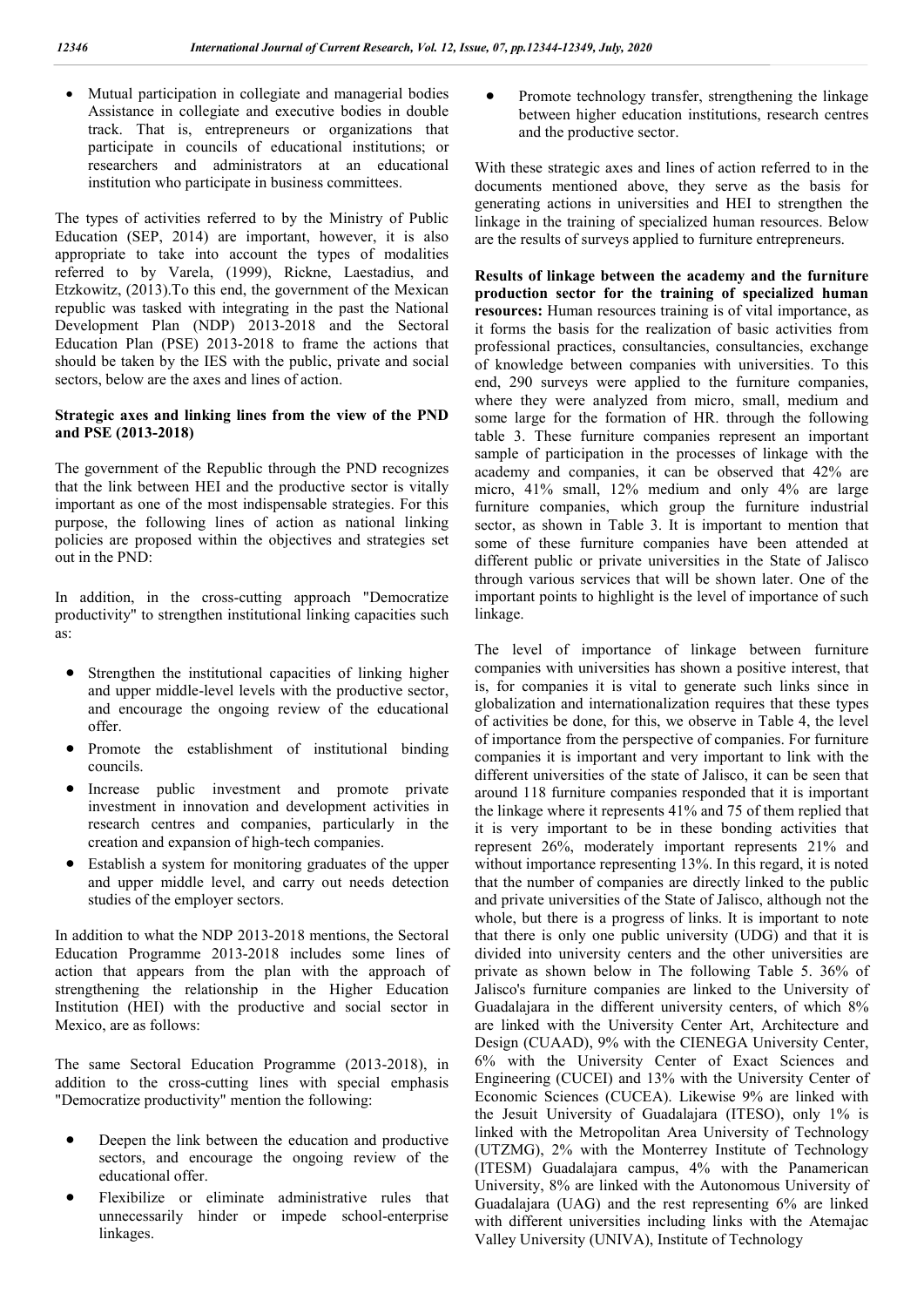### **Table 1. PND Linking Action Lines 2013-2018**

| <i>Objective</i> 3.5. Make scientific, technological and innovation development pillars for sustainable economic and social progress.<br><b>Strategy Lines of Action</b><br>Promote the link between higher education institutions and research centres with the<br>Strategy 3.5.4. Contribute to the transfer and use of<br>public, social and private sectors.<br>knowledge, linking higher education institutions and<br>Develop specific programs to promote the linkage and creation of sustainable knowledge<br>research centres with the public, social and private<br>linking and transfer units.<br>Promote the entrepreneurial development of higher education institutions and research<br>sectors.<br>centres, in order to promote technological innovation and self-employment among young<br>people.<br>Encourage, promote and simplify the registration of intellectual property between higher<br>education institutions, research centres and the scientific community.<br>Encourage the generation of high-tech small businesses. |  |  |  |  |  |  |  |  |
|-----------------------------------------------------------------------------------------------------------------------------------------------------------------------------------------------------------------------------------------------------------------------------------------------------------------------------------------------------------------------------------------------------------------------------------------------------------------------------------------------------------------------------------------------------------------------------------------------------------------------------------------------------------------------------------------------------------------------------------------------------------------------------------------------------------------------------------------------------------------------------------------------------------------------------------------------------------------------------------------------------------------------------------------------------|--|--|--|--|--|--|--|--|
| Drive patent registration to encourage innovation.                                                                                                                                                                                                                                                                                                                                                                                                                                                                                                                                                                                                                                                                                                                                                                                                                                                                                                                                                                                                  |  |  |  |  |  |  |  |  |

Source: Bautista, (2014); PND 2013-2018

## **Table 2. Strategies and lines of action linking PSE 2013-2018**

| <i>Strategies</i>                                                                                                                                                                                                                                                                                                           |                                                                                                                                                                                                                                                                                                                                    |
|-----------------------------------------------------------------------------------------------------------------------------------------------------------------------------------------------------------------------------------------------------------------------------------------------------------------------------|------------------------------------------------------------------------------------------------------------------------------------------------------------------------------------------------------------------------------------------------------------------------------------------------------------------------------------|
| Strategy 2.4 Promoting scientific and technological research and promoting<br>the generation and dissemination of impact knowledge for the country's<br>development<br>Lines of action                                                                                                                                      | Strategy 2.5 Strengthening the relevance of work training,<br>higher middle education and higher education to meet the<br>country's requirements                                                                                                                                                                                   |
| 2.4.6 Support higher education institutions so that their internal organization<br>promotes linkage with productive and social requirements.<br>2.4.8 Promote the linkage of researchers with bachelor's degrees and higher<br>middle education programs.<br>2.4.9 Encouraging student participation in research activities | 2.5.5 Develop methodologies to measure the extent of the<br>linkage of educational facilities with the productive sector.<br>2.5.6 Promote dual training and other schemes that allow<br>partial accreditation of studies in companies.<br>2.5.7 Promoting professional internships and internship<br>programs or workspace stays. |

Source: Bautista, (2014) based on PSE 2013-2018

### **Table 3. Company size**

|        | Frequency          | Percent |
|--------|--------------------|---------|
| Micro  | 123                | 42%     |
| Small  | 120                | 41%     |
| Medium | 34                 | 12%     |
| Large  | 13                 | $4\%$   |
| Total  | 290                | 100%    |
| $\sim$ | $1 \quad 1$<br>. . |         |

Source: Own elaboration

# **Table4. Level of importance in university-company linkage**

| Company size | Unimportant | Moderately important | Important | Verv important | Total |
|--------------|-------------|----------------------|-----------|----------------|-------|
| Micro        | 8%          | 9%                   | 19%       | $7\%$          | 42%   |
| Small        | 3%          | 9%                   | 15%       | 14%            | 41%   |
| Medium       | 1%          | 2%                   | 6%        | 3%             | 12%   |
| Large        | $0\%$       | $1\%$                | $1\%$     | 2%             | $4\%$ |
| Total        | 3%          | 20%                  | 41%       | 26%            | 100%  |

Source: Own elaboration

## **Table 5. Linking furniture companies with universities**

|         | University of Guadalaiara |     |       |                  |       |       |     |       |       |      |       |       |       |              |       |     |      |            | Otra  |        |
|---------|---------------------------|-----|-------|------------------|-------|-------|-----|-------|-------|------|-------|-------|-------|--------------|-------|-----|------|------------|-------|--------|
| Company | CUAAD                     |     |       | <b>CUCIENEGA</b> |       | CUCEI |     | CUCEA |       | TESO |       | UTZMG |       | <b>ITESM</b> |       | UP  |      | <b>UAG</b> |       | ¿Cuál? |
| size    | Si                        | No  | Si    | Nο               | Si    | No    | Si  | No    | Si    | No   | Si    | No    | Si    | No           | Si    | No  | Si   | No         | Si    | No     |
| Micro   | 3%                        | 40% | 2%    | 40%              | $1\%$ | 42%   | 4%  | 38%   | 3%    | 39%  | $1\%$ | 42%   | $1\%$ | 42%          | $1\%$ | 42% | 3%   | 40%        | 3%    | 40%    |
| Small   | 1%                        | 40% | 5%    | 37%              | $1\%$ | 40%   | 4%  | 38%   | $1\%$ | 40%  | 1%    | 41%   | 0%    | 41%          | $1\%$ | 40% | 3%   | 39%        | 2%    | 40%    |
| Medium  | 3%                        | 9%  | $1\%$ | 10%              | $1\%$ | 10%   | 3%  | 9%    | 3%    | 8%   | 0%    | 12%   | 0%    | 12%          | $0\%$ | 12% | 10/0 | 10%        | $1\%$ | 10%    |
| Large   | 1%                        | 4%  | $1\%$ | 4%               | 2%    | 2%    | 2%  | 2%    | $1\%$ | 4%   | 0%    | 4%    | $1\%$ | 3%           | 2%    | 2%  | 10/6 | 4%         | 0%    | 4%     |
| Total   | 8%                        | 92% | 9%    | 91%              | 6%    | 94%   | 13% | 87%   | 9%    | 91%  | $1\%$ | 99%   | 2%    | 98%          | 4%    | 96% | 8%   | 92%        | 6%    | 94%    |

Source: Own elaboration

#### **Table 6. Modalities of linkage with the universities of Jalisco**

| Company size | R&D of      |            |         |       | Advisory and |                 |              | Joint Venture | Start ups | Spin No |     | Total |
|--------------|-------------|------------|---------|-------|--------------|-----------------|--------------|---------------|-----------|---------|-----|-------|
|              | products or |            | Social  |       | consulting   | <b>Business</b> | Professional |               |           | offs    |     |       |
|              | processes   | Internship | service | Stavs | services     | incubators      | training     |               |           |         |     |       |
| Micro        | 5%          | $6\%$      | 4%      | $1\%$ | 5%           | $1\%$           | 3%           | $1\%$         | 0%        | 0%      | 16% | 42%   |
| Small        | $5\%$       | $7\%$      | 11%     | $4\%$ | 1%           | 0%              | $1\%$        | 0%            | $0\%$     | 0%      | 12% | 41%   |
| Medium       | 2%          | 3%         | $0\%$   | $0\%$ | $1\%$        | $1\%$           | $1\%$        | $1\%$         | 0%        | 0%      | 2%  | 12%   |
| Large        | $0\%$ 1     | $1\%$      | $0\%$   |       | $0\%$ 0%     | 0%              | $1\%$        | $0\%$         | 0%        | 0%      | 2%  | 4%    |
| Total        | 12%         | 18%        | 15%     | 5%    | $7\%$        | 2%              | $7\%$        | 2%            | $0\%$     | 0%      | 32% | 100%  |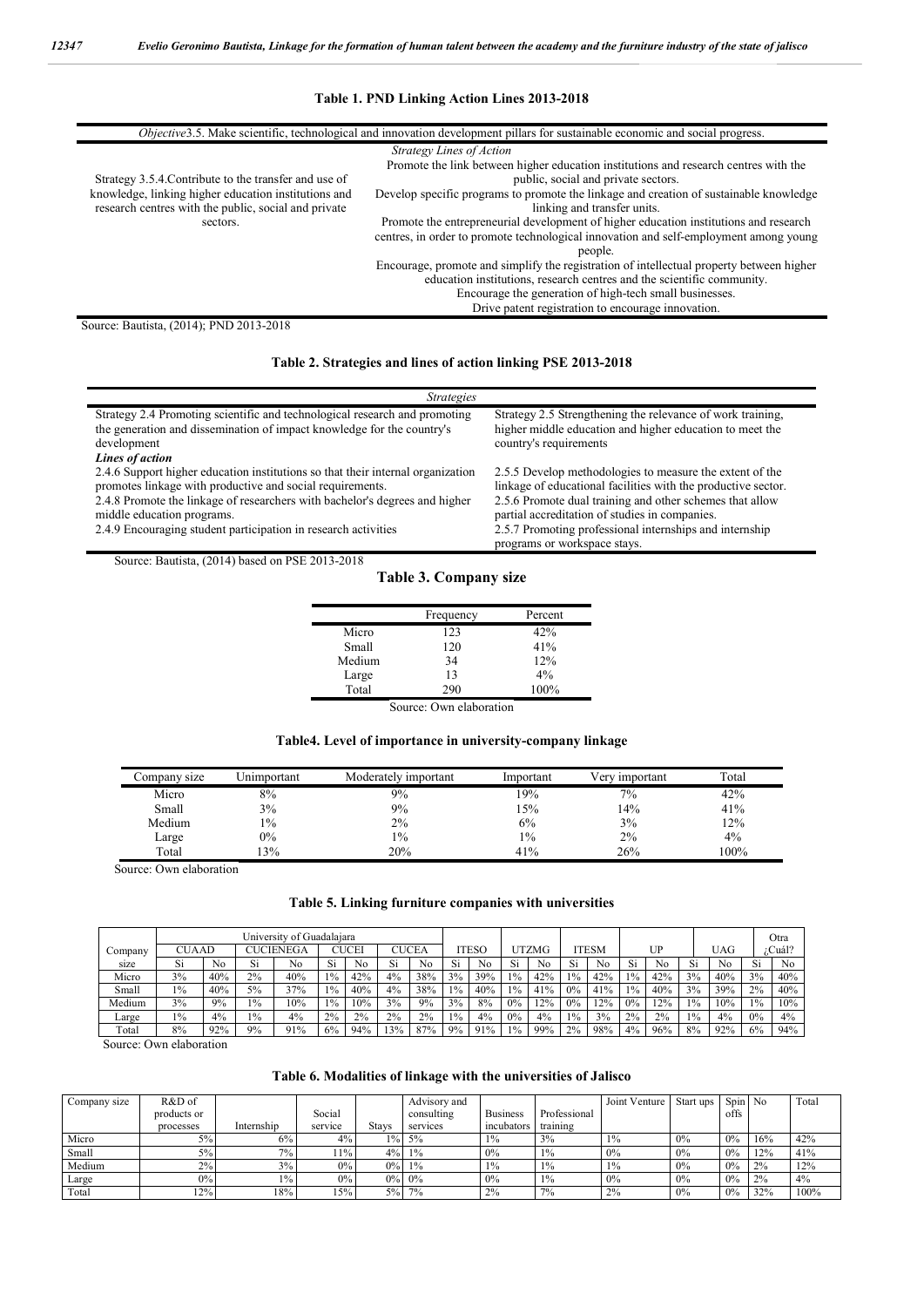**Table 7. Level of profession in linking activities**

| Company |         | Midle  | High   | Univer |        |       |
|---------|---------|--------|--------|--------|--------|-------|
| size    | Primary | school | school | sity   | Master | Total |
| Micro   | $4\%$   | 8%     | 13%    | 15%    | $2\%$  | 42%   |
| Small   | 3%      | $2\%$  | 12%    | 24%    | 0%     | 41%   |
| Medium  | 0%      | $1\%$  | 3%     | 7%     | $1\%$  | 12%   |
| Large   | $0\%$   | $0\%$  | $1\%$  | 2%     | $1\%$  | 4%    |
| Total   | 8%      | 12%    | 29%    | 48%    | 4%     | 100%  |

Ocotlán, Veracruzana University (UNIVER), University of the Valley of Mexico (UNIVER), Universidad del Valle de México (UVM) and CETI Tonalá. The rest of the companies are not linked to any university. Furniture companies have a breakthrough in linking with the different universities of Jalisco, of course these links have been given formally and informally over the last 6 years. In this sense, it describes the actions of links that students and academics have in furniture companies. The students who joined the furniture companies were mainly social service representing 18%, for professional internships with 12%, in research and development with 12%, in advisory and consulting service 7%, professional training 6%, stays 5% and in the rest of the companies has not carried out these types of activities.

There are very few activities carried out in companies, although there are certain advances in linking such as social service, professional practices and some research and development activities. Sand obtained specific information on the level of profession in the linking activities for the training of human resources within the furniture companies, where it was detected broadly in the domain of some lower levels of profession shown through the following Table 7. The level of profession of people working in bonding activities in the furniture companies is of bachelor's degree or university that represents 48%, follows the level of profession in high school with 29%, in secondary or middle school represents 12%, and in what corresponds to primary 8% and with a master's degree only represents 4%.

#### **Conclusion**

It is concluded that the processes of linking between heterogeneous agents for human resource formation there is a vacuum or little treatment, i.e. they do not focus on strengthening the knowledge and skills required by the industry. In other words, little progress is made to generate links between universities with the Jalisco furniture industry in these activities. These collaborations between the company, university and the government referred by Etzkowitz (2008) from the 90's until this I am XXI, no company can easily succeed without the participation of these heterogeneous agents or as far as it is concerned (Casalet, 2015), the participation of public and private bodies whether national or international such activity is necessary to strengthen the training of specialized human resources , since this can lead to innovation activities and projects, so it is proposed that skills such as creativity, motivation and innovation be developed. With these three skills you can see effective solutions such as: technical solutions to the problems of technological processes, products or services. There are capacities of the universities of Jalisco where they have developed in the last 2 years mainly their physical and intellectual infrastructure, although the latter has been the least advanced, as shown in Chart 3, but they have the best classrooms in the country, very equipped, with stateof-the-art technology, with the use of Tics and other advances such as the creation of new careers aimed at the productive sector of furniture to meet the current demand , although the part of the reconciliation between business demand and the institutions' supply remains weak, that is, that win-win reconciliation is not yet built. Some of the universities of Jalisco have eliminated professional internships and replaced them with "projects of professional application", in the aim of having students implement their acquired knowledge in the university to the productive sector accompanied by professors as a guide. Others focus on "transforming lives" preparing new leaders, young people with a vision of the human spirit. For the training of specialized human resources in the furniture industry of the state of Jalisco, is the lack of participation in conjunction with universities, that is, most universities do not focus on training specialists in furniture, most of the people specialized in furniture, have been formed on the experience of the years that have been dedicated to working in the sector , although the university has been concerned with offering various training alternatives (diplomas, courses, workshops, etc.). These training alternatives have benefited very few furniture entrepreneurs over the past 3 years. This means that there is the will of some entrepreneurs to train intellectually, on the other hand, most of them do not have sufficient economic resources and the lack of interest in updating them for the renewal of the innovation structure of their businesses.

# **REFERENCIAS BIBLIOGRÁFICAS**

- Bautista, E.G. 2014. The importance of University-Industry-Government linkage in Mexico. Ibero-American Journal for Research and Educational Development ISSN 2007 - 7467, 1-21. http://ride.org.mx/index.php/ RIDE/article/ view/106
- Carayannis, E., & Campbell, D. 2019. Smart Quintuple Helix Innovation Systems; How Social Environmental Protection are Driving Innovation, Sustainable Development and Economic Growth. Springer: https://link.springer.com/book/10.1007%2F978-3-030- 01517-6.
- Casalet, M. 2015. The Sisyphus Myth: Advances and new challenges in the appropriation of technological paradigms. In M. J. Santos, & R. D. Cruz, Technological Innovation and Cultural Processes; Theoretical perspectives (p. 215- 230). Mexico: Economic Culture Fund.
- Republic Government. 2013. National Development Plan 2013-2018. Mexico City: PND.http://www.dof.gob.mx/ nota\_ detalle.php?codigo=5299465&fecha=20/05/2013
- Etzkowitz, H., & Leydesdorff, L. 1995. The Triple Helix--- University-Industry-Government Relations: A Laboratory for Knowledge-Based Economic Development. *EASST Review*, 14, 14-19.
- Etzkowitz, H. 2008. *The Triple Helix: University-Industry. Government Innovarion in Action.* New York : Routledge.
- Etzkowitz, H. 2018. Innovation Governance: From the "Endless Frontier" to the Triple Helix. En H. M. Meusburger P., Geographies of the University. Knowledge and Space. vol 12. Springer, Cham: https://link.springer.com/chapter/10.1007/978-3-319- 75593-9\_8.
- Penprase, B. E. 2018. The Fourth Industrial Revolution and Higher Education. En N. W. Gleason, Higher Education in the Era of the Fourth Industrial Revolution Vol. 1, pág. 238. Singapore, Singapore: Yale-NUS College:. Obtenido de https://link.springer.com/content/pdf/10.1007%2F978- 981-13-0194-0.pdf